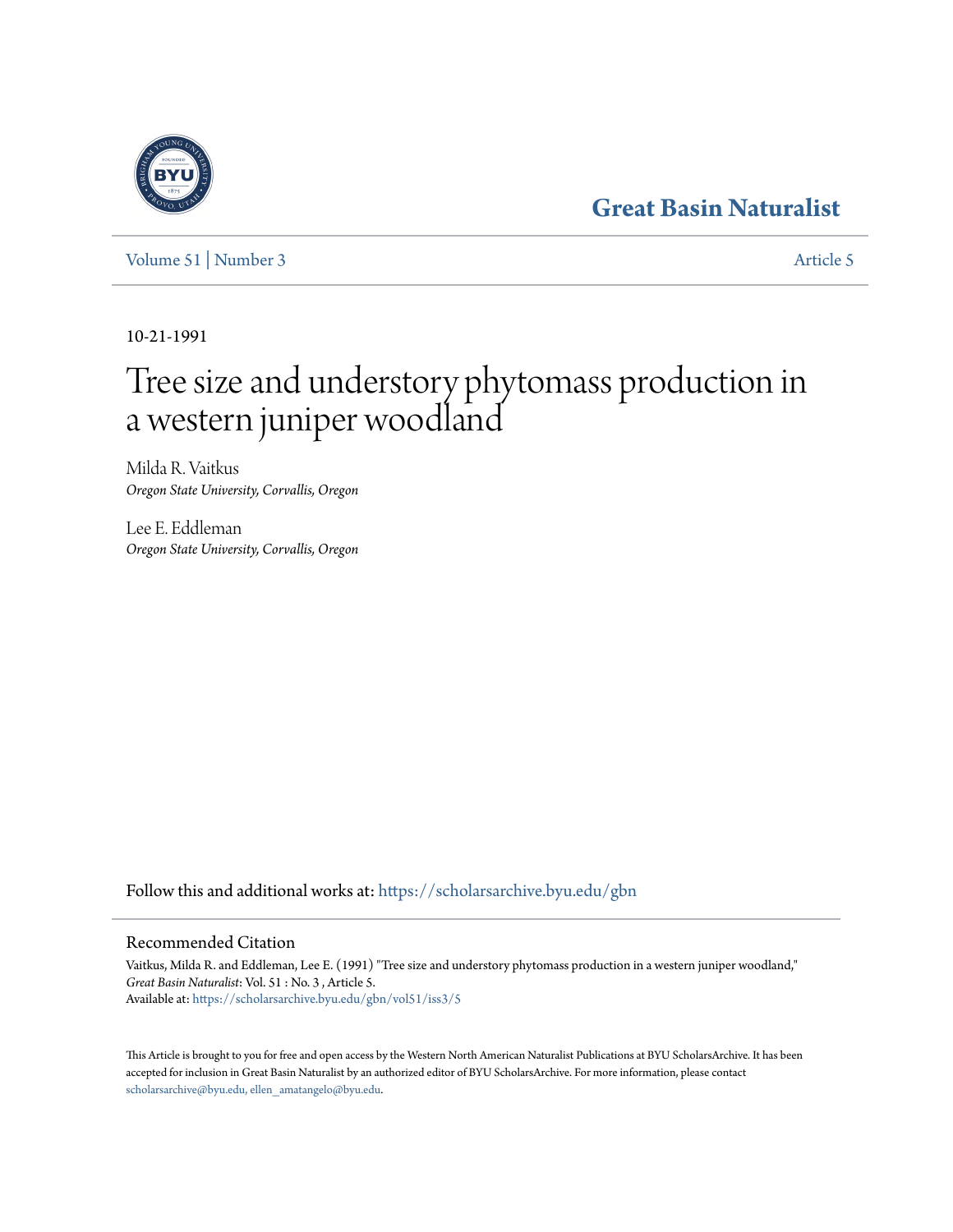Great Basin Naturalist 51(3), 1991, pp. 236-243

### TREE SIZE AND UNDERSTORY PHYTOMASS PRODUCTION IN A WESTERN JUNIPER WOODLAND

#### Milda R. Vaitkus<sup>1,2</sup> and Lee E. Eddleman

ABSTRACT.-Understory phytomass production in a western juniper *(Juniperus occidentalis)* woodland was examined relative to tree size in central Oregon in 1983 and 1984. Vegetation was sampled in two zones, the canopy zone (beneath the canopy) and the intercanopy zone (the space between canopies), on two adjacent sites-a lowerslope site with shallow soil and an upperslope site with deepersoil. Samplingwas stratified into three tree size classes. Individual species production was significantly affected by tree size and location relative to tree canopy. Production of bottlebrush squirreltail, bluebunch wheatgrass, cheatgrass, miscellaneous annual grasses, perennial forbs, and annual forbs increased with increasing tree size. Sandberg bluegrass production was greater in the intercanopy than the canopy zone, while production of bottlebrush squirreltail, hluebunch wheatgrass, miscellaneous annual grasses, and both perennial and annual forbs was greater in the canopy zone. Production of cheatgrass was determined by the interaction oftree size and zone. Phytomass relationships were expressed to a greater degree on the upper slope site, where total production exceeded that of the lower slope site by approximately 50% the second year of the study.

Individual trees appear to exert a great influence on associated vegetation as western juniper woodlands progress from the seedling (tree establishment) phase to closed stands of mature trees. Original community dominants appear to be spatially segregated beneath tree canopies and associated with large trees, while formerly less common species, such as cheatgrass, come to dominate the entire site.

#### *Key words:* Juniperus occidentalis, *westemjuniper, phytomass production, understory, tree size.*

Western juniper *(Juniperus occidentalis* Hook. , subsp. *occidentalis)* was historically associated with desert-grassland vegetation and primarily occurred in open stands, on plateaus, or on edges ofponderosa pine *(Pinus ponderosa)* forests (Sowder and Mowat 1958). A dramatic increase in establishment and density of western juniper in much of the Intermountain West seems to have occurred in the late 1800s and early 1900s (Burkhardt and Tisdale 1969, Adams 1975, Young and Evans 1981). Western juniper woodlands are presently concentrated in central and eastern Oregon,with extensions into northern California, northern Nevada, southwestern Idaho, and eastern Washington (Dealy et al. 1978). Expansion ofwestern juniperinto sites originally dominated by mountain big sagebrush *(Artemisia tridentata* spp. *vaseyana)* and perennial bunchgrasses in southwestern Idaho was found to be directly related to cessation of fire (Burkhardt and Tisdale 1976). Overgrazing has also been proposed as a factor contributing to increased western juniper density (Dealy et al. 1978).

Effects of increased western juniper frequency and density on associated vegetation are poorly understood. In pinyon-juniper woodlands, increases in frequency and density of trees have been shown to reduce the quantity and diversity of associated species (Dwyer 1975). Pinyon and juniper begin to exert their influence over the understory at the stage of community development characterized by an abundance of seedlings and saplings, and a few vigorous, mature trees (Blackburn and Tueller 1970). In 60-70 years, although height of trees at this point is only double that of shrubs, understory species decline at an increasingly rapid rate. As tree density increases, the understory is yet further reduced (Blackburn and Tueller 1970, Dwyer 1975, West et al. 1979, Tausch et al. 1981, Schott and Pieper 1985). Seed reserves of primary understory species decline and species diversity decreases (Koniak and Everett 1982).

Spatial patterns of understory vegetation may also develop beneath individual woodland trees. Patterns of plant cover relative to

**IDcpartmentofRangeland Resources, Oregon State University. Corvallis. Oregon 97331.**

**<sup>2</sup>Prcsent address: Savannah River Ecology Laboratory, Dmwer E, Aiken, South Carolina 29802.**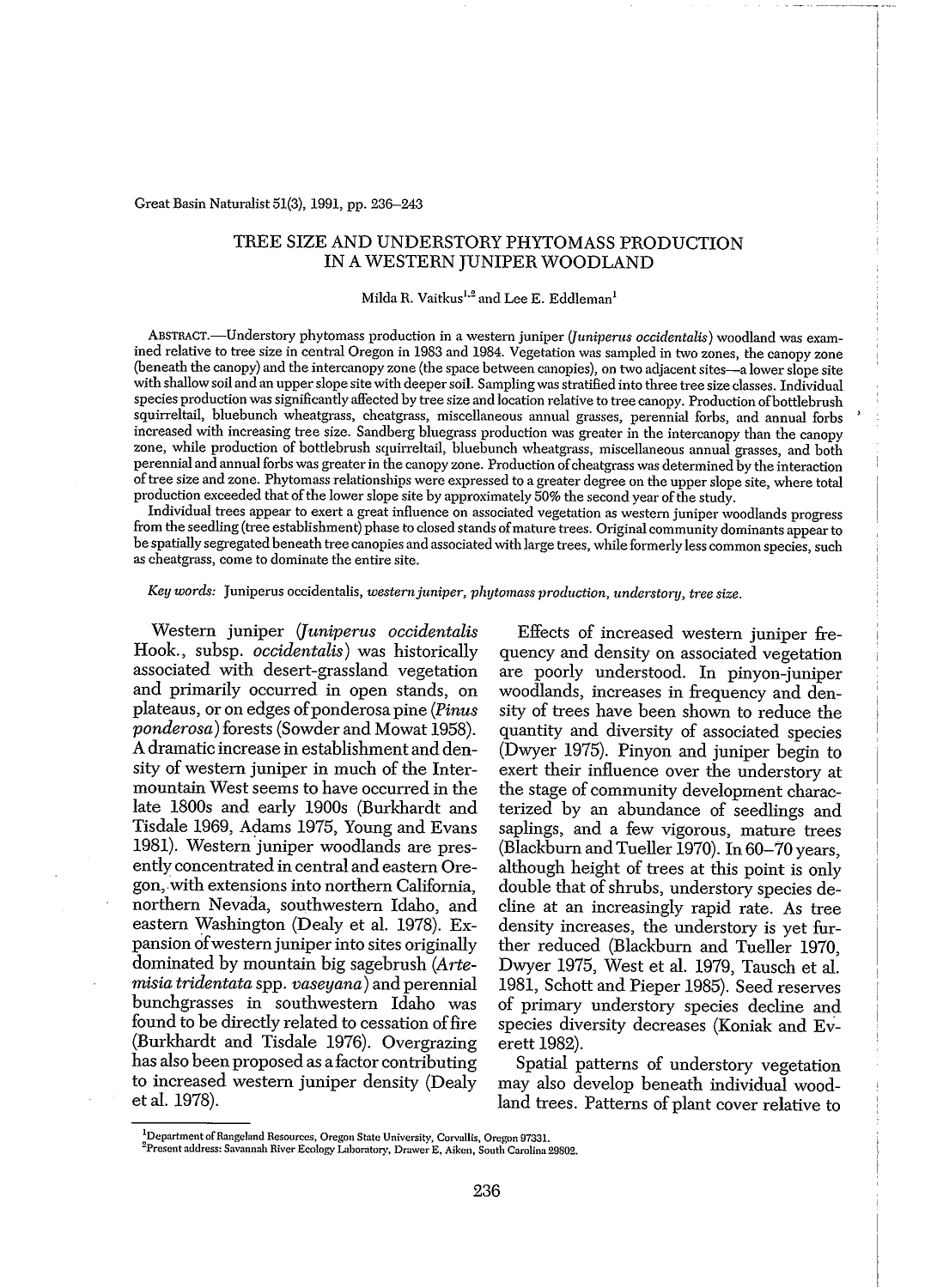distance from the bole have been found for singleleaf pinyon *(Pinus monophylla),* Utah juniper *(Juniperus osteosperma)* (Everett and Koniak 1981), and one-seed juniper *(Juniperus monosperma)* trees (Arnold 1964). Such patterns may vary with tree size, as found by Everett et al. (1983) in singleleaf pinyon-Utah juniper stands.

Climax stands of western juniper contain trees of mixed ages, ranging from first-year seedlings to trees several hundred years old, with most individuals in an intermediate age class (Burkhardt and Tisdale 1969). Seral stands are usually composed of predominantly younger age classes with a maximum age of nearly 100 years. Personal observations, as well as data from Driscoll (1964), suggest that as western juniper stands· increase in age, size, and density, understory production is reduced and species composition changes. This vegetation suppression by western juniper at particular stages of woodland development has not been closely examined.

This studywas begun to determine the relationship between individual trees of various sizes (ages) and the phytomass production of associated vegetation beneath and immediately adjacent to the canopy. Specifically, we wanted to identify phytomass production patterns of associated vegetation relative to western juniper tree size and location within seral stands.

#### **METHODS**

The study area is located 8.8 km southeast of Prineville in central Oregon, on a gentle north-northwest-facing slope. Long-term precipitation in Prineville (elevation 868 m), the nearest recording station, averages 254 mm annually, 89% of which occurs from October to June.

The area is representative of the Juniper Zone described by Driscoll (1964) and is characterized by the dominance of western juniper and associated shrubby vegetation, most commonly Wyoming big sagebrush *(Artemisia tridentata* ssp. *wyomingensis),* mountain big sagebrush *(Artemisia tridentata* ssp. *vaseyana),* and scattered low sagebrush *(Artemisia arbuscula).* Native perennial grasses include Idaho fescue *(Festuca idahoensis),* bottlebrush squirreltail *(Sitanion hystrix),* bearded bluebunch wheatgrass *(Agropyron* *spicatum),* and Sandberg bluegrass *(Poa sandbergii).* Cheatgrass brome *(Bromustectorum)* and many forbs, both annual and perennial, comprise the remainder of the herbaceous component.

The study area showed no evidence of fire in the last 100 years and had been used for much of the past decade as pasture, grazed heavily during the winter and early spring. Mixed tree size classes (Burkhardt and Tisdale 1969), continuing recruitment of western juniper seedlings, the presence of locally isolated areas of vigorous bunchgrasses, along with soil characteristics, indicated the area was at an early to mid-seral successional phase.

Study sites at two elevations were selected in this area—one at an elevation of approximately 1140 m and another at 1220 m. Precipitation on each site was measured with U.S. Forest Service rain gauges. Lower site soils were relatively shallow (330 mm), clayey, mesic Aridic Durixerolls, while upper site soils were moderately deep (740 mm), clayeyskeletal, frigid Pachic Argixerolls. The soils, vegetation, fire, and grazing history are typical of the western juniper communities on soils of basaltic origin described by Driscoll  $(1964)$ . Canopy cover of western juniper, detennined using the line-intercept method (Canfield 1941), was 21% on the lower site and approximately 40% on the upper site.

On each site an area representative of general woodland conditions (i. e., tree size and density) was identified and a  $50 \times 40$ -m plot arbitrarily placed within it. In each plot all trees were inventoried as to height and canopy diameter and then separated into three canopy diameter size classes-small  $(1-3 \text{ m})$ , intermediate  $(3-5 \text{ m})$ , and large  $(5-9 \text{ m})$ m), corresponding to approximate average ages (determined from core samples) of 40, 55, and 75 years, respectively. From each of these three canopy size classes, five trees without overlapping canopies were randomly selected for sampling.

During June and July in both 1983 and 1984, phytomass production in the herbaceous layer was measured. The five individual trees within each size class were used as replications. Production was determined on an individual tree basis by clipping vegetation to ground level in small plots along transects corresponding to the cardinal directions.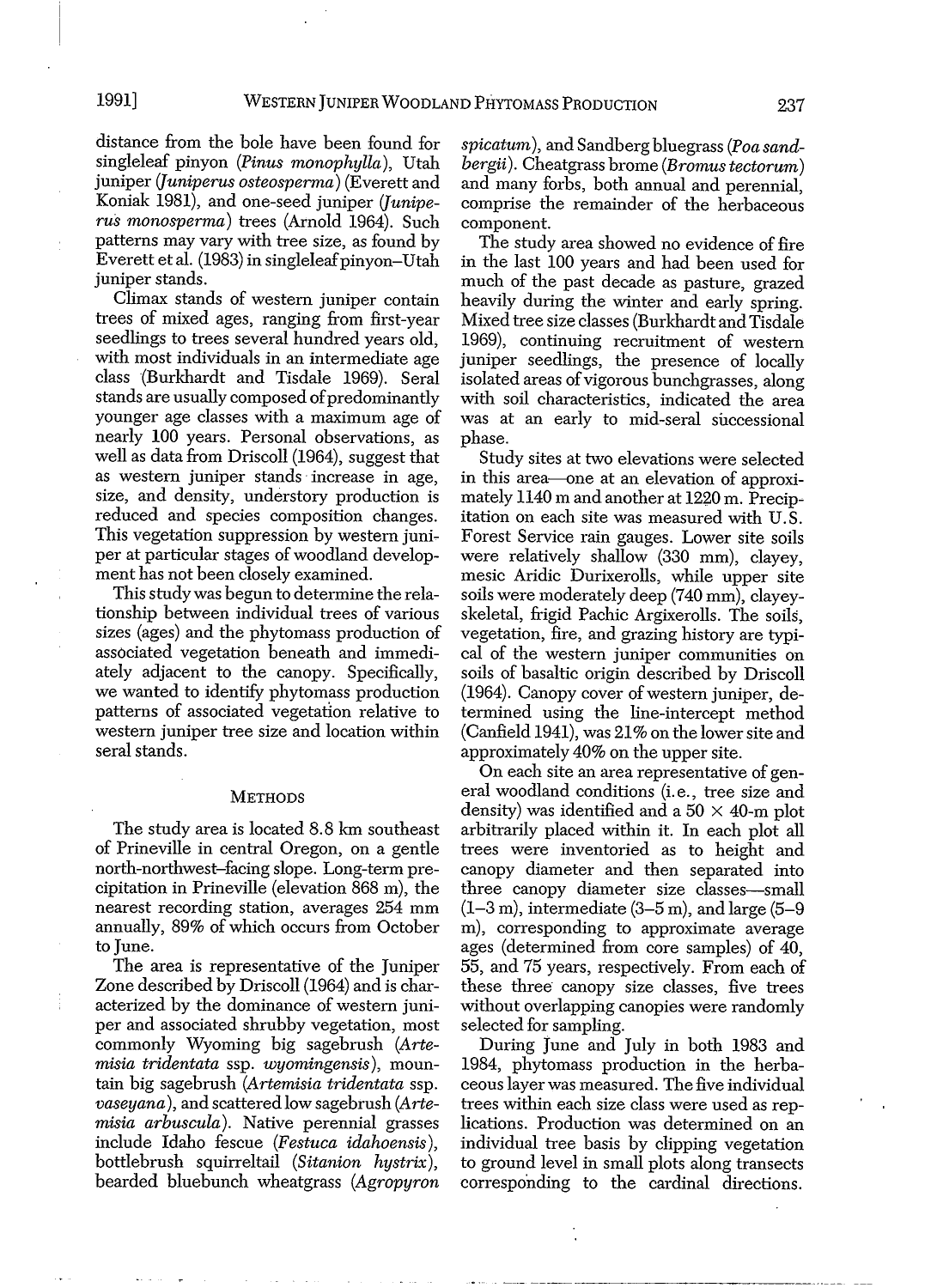Each transect was established within a 90degree quadrant radiating from the bole of the tree and extending at least 1.2 m beyond the edge of the canopy. Samples were designated into two zones: the canopy zone (from the bole .outward to the edge of the canopy) and the intercanopy zone (the area beyond the edge of the crown extending into the open space between tree canopies). Because each interstitial area was of different size and configuration, the intercanopy zone was restricted to an area immediately adjacent to an individual tree's canopy, Plot number and size varied with tree size to insure sampling at least 10% of each of these zones  $(n = 2$  to  $n = 7; 20 \times$ 20-cm to 50  $\times$  60-cm plots). Samples were dried at 100 C for 24 hours and weighed. Productivity comparisons were made on the basis of grams of dry matter per square meter.

Data was log-transformed to stabilize variance, and a split-split-plot analysis of variance was used. Main plots were years (1983, 1984) and tree size (small, intermediate, large). Subplots were zones (canopy, intercanopy), and sub-subplots were quadrants (not addressed in this paper). Where interactions were not significant, main effects means were separated using Tukey's w-procedure at  $P \leq$ .05 (Steel and Torrie 1980). When interac~ tions were significant, multiple comparisons were made by computing an adjusted comparison-wide probability using the Bonferroni inequality (Miller 1986). All analyses were performed using the Statistical Analysis System (SAS Inc. 1988).

#### **RESULTS**

In 1983 and 1984 total precipitation at Prineville, Oregon, was above the 30-year average, with precipitation on the study sites even higher. On-site precipitation from October to June was 420 mm and 480 mm on the lower site and 454 mm and 494 mm on the upper site for 1983 and 1984, respectively. This compared with 235 mm for the 30-year average at Prineville during the same period.

Production on both sites showed significant between-year differences, as well as year-bysize and year-by-zone interactions (Tables 1, 2). There were no three-way (year-by~size-by- . zone) interactions. Total production on the lower slope site, which showed a significant year~by~size interaction (Table 1), was 38.9

 $g/m^2$  in 1983 and 18.3  $g/m^2$  in 1984. Sandberg bluegrass, bottlebrush squirreltail, cheatgrass, and annual forb production comprised the greatest part of this production on the lower slope site. Production of these individual species was significantly greater in 1983 than in 1984 (Fig. 1).

On the upper slope site, total production was  $42.4$  g/m<sup>2</sup> in 1983 and 36.2 g/m<sup>2</sup> in 1984 and showed no between-year differences or interactions (Table 2). Species contributing most to total production on the upper slope. site were Sandberg bluegrass, Idaho fescue, and perennial and annual forb's. In contrast to the lower slope site, only miscellaneous annual grasses and annual forbs showed any year~to-year differences (Fig. 1); both had significantly greater production in 1984 than in 1983.

Other relationships on both sites were con~ founded by interactions between main effects (Tables 1, 2). Perennial forb and total produc~ tion showed significant year~by-size interactions on the lower slope site, while cheatgrass production on the upper slope site had a significant year-by~zone interaction. Because of these interactions and between-year' differences in precipitation patterns, we analyzed data by individual years to examine the main effects of tree size and zone.

Tree size had a significant effect on the phytomass production of individual species on both sites (Tables 1, 2). On the lower slope site, production of bottlebrush squirreltail (1983) and perennial forbs (both years) was significantly greater associated with large trees than with small trees (Fig.. 2). On the upper slope site, production of bottlebrush squirreltail (1983), bluebunch wheatgrass (1983), cheatgrass (1983), miscellaneous an~ nual grasses (both years), perennial forbs (both years), and annual forbs (1983) was greater associated with large than small trees (Fig. 3). These relationships were reflected in significantly greater total production associated with large than with intermediate and small trees in 1984 (data not shown).

Location relative to the tree canopy also significantly affected production on both sites (Tables 1, 2). On the lower slope site (Table 1) there were significant differences in production between canopy and intercanopy zones for Sandberg bluegrass (both years), bottlebrush squirreltail (1983), bluebunch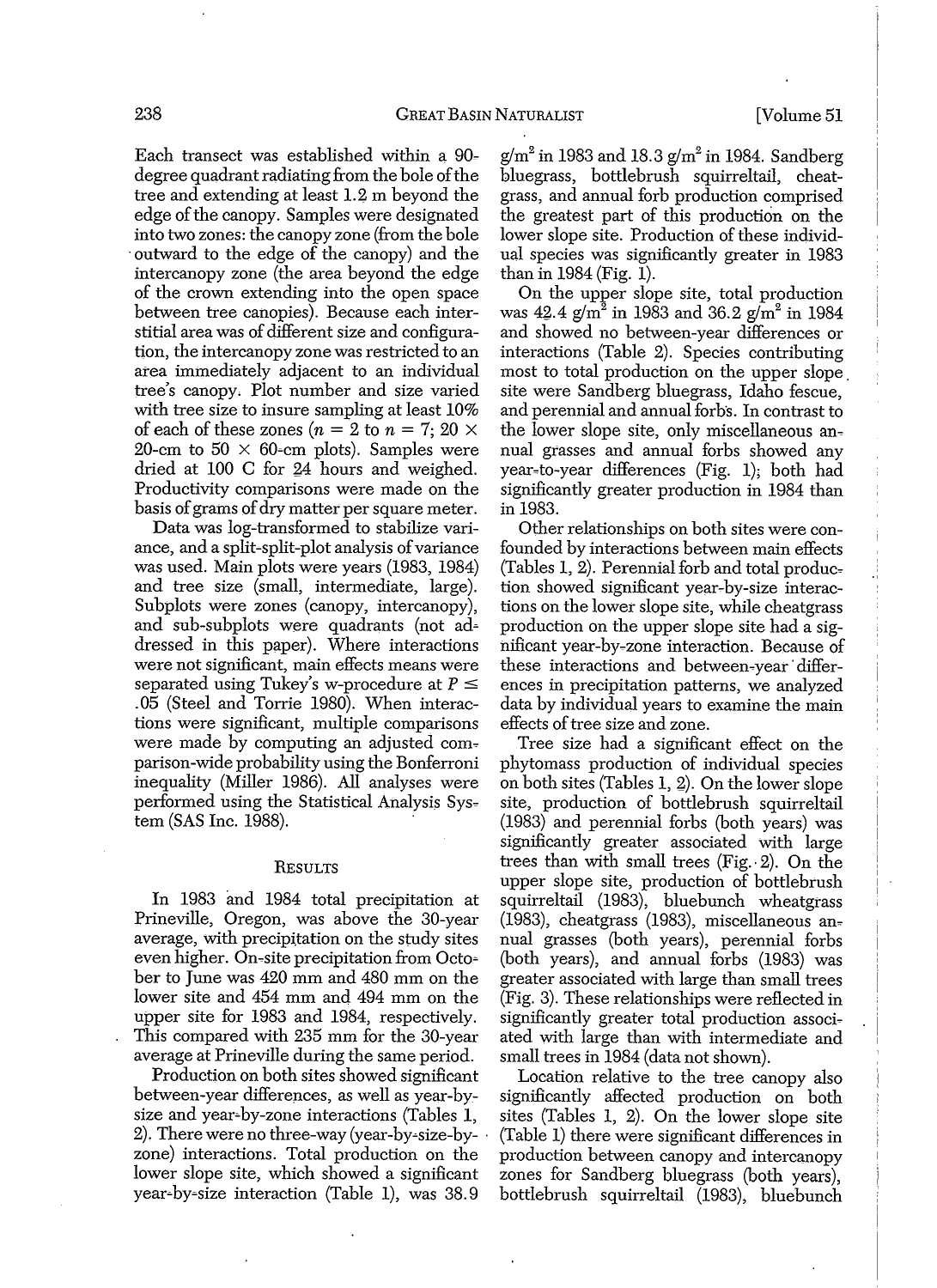| ___<br>Species            | Year      | Year $\times$<br>Size | Year $\times$<br>Zone | 1983      |      |                       | 1984          |        |                       |
|---------------------------|-----------|-----------------------|-----------------------|-----------|------|-----------------------|---------------|--------|-----------------------|
|                           |           |                       |                       | Size      | Zone | Size $\times$<br>Zone | Size          | Zone   | Size $\times$<br>Zone |
| Sandberg bluegrass        | $\approx$ |                       |                       |           | $**$ |                       |               | $\ast$ |                       |
| Bottlebrush squirreltail  | **        |                       |                       | $\approx$ | **   |                       | $\ast$        | $**$   | *                     |
| Bluebunch wheatgrass      |           |                       |                       |           | $**$ |                       |               | $*$    |                       |
| Cheatgrass                | $**$      |                       |                       |           | **   | 冰冰                    |               | $*$    | **                    |
| Misc. annual grasses      |           |                       |                       |           |      |                       |               |        |                       |
| Perennial forbs           | $\approx$ | **                    |                       | $**$      |      |                       | $\frac{1}{2}$ |        |                       |
| Annual forbs              | $**$      |                       |                       |           |      |                       |               | $**$   |                       |
| Sagebrush                 |           |                       |                       |           |      |                       |               |        |                       |
| Total                     | **        | 4                     |                       |           |      |                       | $***$         |        | *                     |
| <b><i><u>ALCO</u></i></b> |           |                       |                       |           |      |                       |               |        |                       |

TABLE 1. ANOVA results of log-transformed mean phytomass production on the lower slope site.

\*p<.05.

 $*$  $\frac{1}{p}$  <.01.

TABLE 2. ANOVA results of log-transformed mean phytomass production on the upper slope site.

| <b>Species</b>           | Year    | Year $\times$<br>Size | Year $\times$<br>Zone | 1983                          |       |                       | 1984          |       |                       |
|--------------------------|---------|-----------------------|-----------------------|-------------------------------|-------|-----------------------|---------------|-------|-----------------------|
|                          |         |                       |                       | Size                          | Zone  | Size $\times$<br>Zone | Size          | Zone  | Size $\times$<br>Zone |
| Sandberg bluegrass       |         |                       |                       |                               | **    |                       |               | $* *$ |                       |
| Idaho fescue             |         |                       |                       |                               |       |                       |               |       |                       |
| Bottlebrush squirreltail |         |                       |                       | $\approx +$                   | $**$  |                       | 冰冰            | **    | $***$                 |
| Bluebunch wheatgrass     |         |                       |                       | $**$                          |       |                       |               |       |                       |
| Cheatgrass               |         |                       | $+1$                  | $\pm 1$                       | $**$  |                       | 本本            | **    | **                    |
| Misc. annual grasses     | $\pm 1$ |                       |                       | $\frac{1}{2}$ , $\frac{1}{2}$ |       |                       | 宗宗            | $+$   |                       |
| Perennial forbs          |         |                       |                       | 宗米                            | $# +$ |                       | **            | $* *$ |                       |
| Annual forbs             | $***$   |                       |                       | $= +$                         |       |                       |               | 宗宗    |                       |
| Sagebrush                |         |                       |                       | $\ast$                        |       | $\pm$                 |               |       |                       |
| Total                    |         |                       |                       |                               |       |                       | $\mathcal{R}$ |       |                       |

 $*_{p}$  <.05.

wheatgrass (both years), and annual forbs (1984). On the upper slope site (Table 2) Sandberg bluegrass (both years), bottlebrush squirreltail (1983), cheatgrass (1983), miscellaneous annual grass (1984), perennial forb (both years), and annual forb (1984) production differed significantly between zones. All species, with the exception of Sandberg bluegrass, had significantly greater production in the canopy than the intercanopy zone (Figs. 4, 5). Sandberg bluegrass production was greater in the intercanopy than in the canopy zone.

Interaction between tree size and zone affected the production of several species (Tables 1, 2). Cheatgrass production on both sites was closely tied to both tree size and zone. The interaction of size and zone was significant both years on the lower slope site and in 1984 on the upper site. On the lower slope site cheatgrass production in the canopy of large trees was greater than production associated with small and intermediate trees. On the upper slope site production of cheatgrass in both zones was greater associated with large and intermediate trees than with small trees. Bottlebrush squirreltail produc~ tion also showed significant interaction between size and zone. On both sites (1984) bottlebrush squirreltail canopy production was greater associated with large and intermediate trees than with small trees. These species may have contributed to significantly greater total production in the canopy zone of large versus small and intermediate trees in 1984 on the lower slope site (data not shown). Sagebrush production on the upper slope site in 1983 also showed a significant tree size-byzone interaction (Table 2). Production of sagebrush was greater in the canopy of large than

 $\hat{p}$  <.01.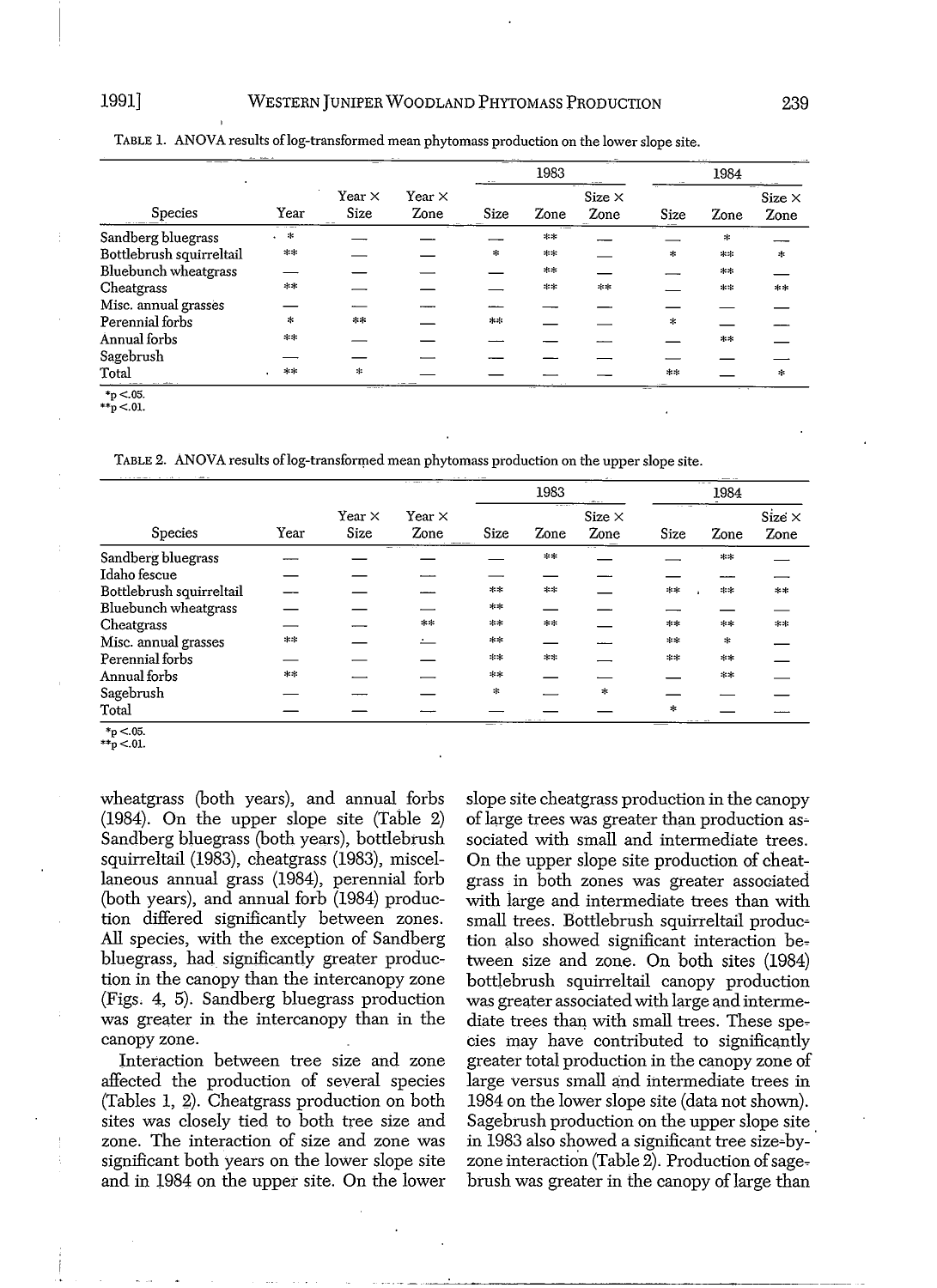

Fig. 1. Mean phytomass production  $(g/m^2)$  for each species in 1983 and 1984 on the lower slope and upper slope sites. Vertical error bars represent the 95% confidence intervals of the means. (\* indicates a significant difference between years at  $p < .05$ ,  $\sim$  indicates a significant year-by-size or year-by-zone interaction,  $p < .05$ .)

in small and intermediate trees, and in the intercanopy of large and intermediate than in small trees.

#### **DISCUSSION**

In this study we found that phytomass production was influenced by both tree size and zone (location relative to the tree canopy). Tree size significantly affected production of most species, especially on the upper slope site (Fig. 3). Bottlebrush squirreltail, bluebunch wheatgrass, cheatgrass, miscellaneous annual grass, and perennial and annual forb production increased as tree size increased. Sandberg bluegrass production, on the other hand, showed no relationship to tree size.

In community level studies, influences of increasing tree size have been found to negatively impact production of associated vegetation. West et al. (1979), working in singleleaf pinyon-Utah juniper communities, found that as tree size increased, understory biomass declined. Blackburn and Tueller (1970) found a reduction in the number of species present in a black sagebrush (Artemisia nova) community as pinyon and Utah juniper increased in size and density. Everett et al. (1983) discovered similar negative species-

specific responses to tree size in singleleaf pinyon-Utah juniper communities. In these studies an increase in tree size resulted in greater competition between trees and understory vegetation, with trees outcompeting other species. Conversely, in our study large trees had a positive influence on associated vegetation. On our study site large trees appeared to act as "refuges" for most species. with greatest production associated with the largest tree size.

This importance of microsite in determining species' distribution and production was also reflected in zone relationships. Lower light levels and temperatures, higher humidity, and, possibly, greater nutrient concentrations in the canopy zone (Doescher et al. 1987) favored production of bottlebrush squirreltail, bluebunch wheatgrass, cheatgrass, miscellaneous annual grasses, and perennial forbs. Sandberg bluegrass production was always greater in the drier, warmer intercanopy zone. These patterns of individual species production relative to tree canopy are not unique to western juniper. Singleleaf pinyon (Pinyon monophylla) and Utah juniper (Juniperus osteosperma) understory plant cover (Everett and Koniak 1981) and one-seed juniper (Juniperus monophylla) understory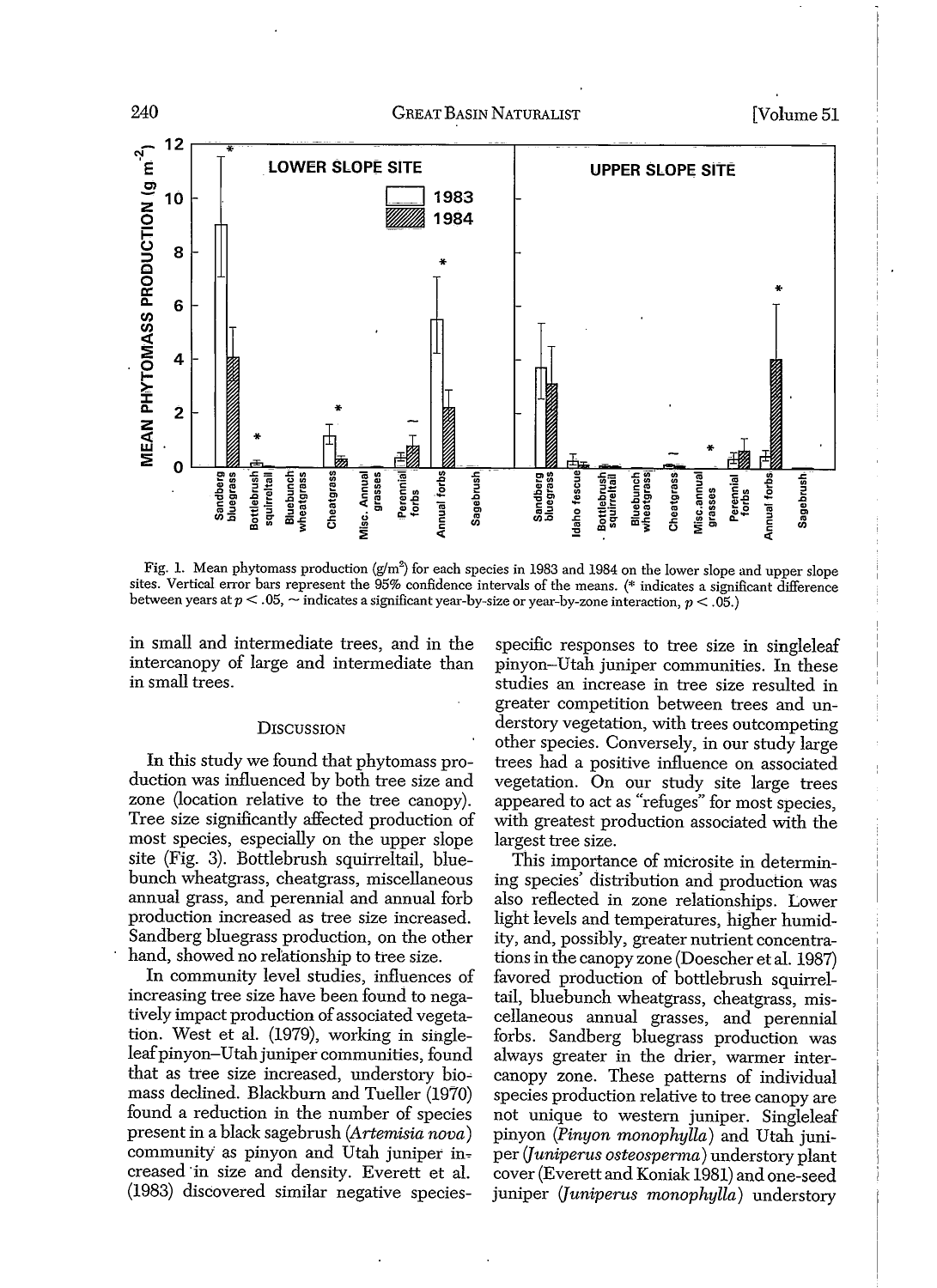

Fig. 2. Mean phytomass production  $\left(\frac{g}{m^2}\right)$  of the three tree size classes in 1983 and 1984 on the lower slope site. For each species, the three tick marks indicate the three tree size classes-small, intermediate, and large. Vertical error bars represent the 95% confidence intervals of the means. (\* indicates a significant difference between tree size at  $p < 0.05$ ,  $\sim$  indicates a significant size-by-zone interaction,  $p < .05$ .)

production (Arnold 1964) were found to occur in species-specific patterns, dependent upon distance from the bole of the tree.

Composition differences in understory species between the upper and lower site may be traced to differences in elevation, the original plant community, soil depth, and, perhaps, long-term grazing. The upper site also appears to receive slightly more October through June precipitation and may be cooler during the growing season (personal observation). The shallower soils of the lower site, in



Fig. 3. Mean phytomass production  $(g/m^2)$  of the three tree size classes in 1983 and 1984 on the upper slope site. For each species, the three tick marks indicate the three tree size classes—small, intermediate, and large. Vertical error bars represent the 95% confidence intervals of the means. (\* indicates a significant difference between tree size at  $p < 0.05$ ,  $\sim$  indicates size-by-zone interaction.  $p < .05.$ 

combination with warmer and drier conditions, supported more squirreltail and cheatgrass. Proximity to a water source may have also resulted in heavier grazing pressure on the lower site. Idaho fescue, on the other hand, was found only on the upper slope site.

Total production tended to be greater and less variable on the upper than on the lower site. Year-to-year differences in precipitation patterns may affect species production more on the lower slope site, where soil depth precludes much storage of soil moisture.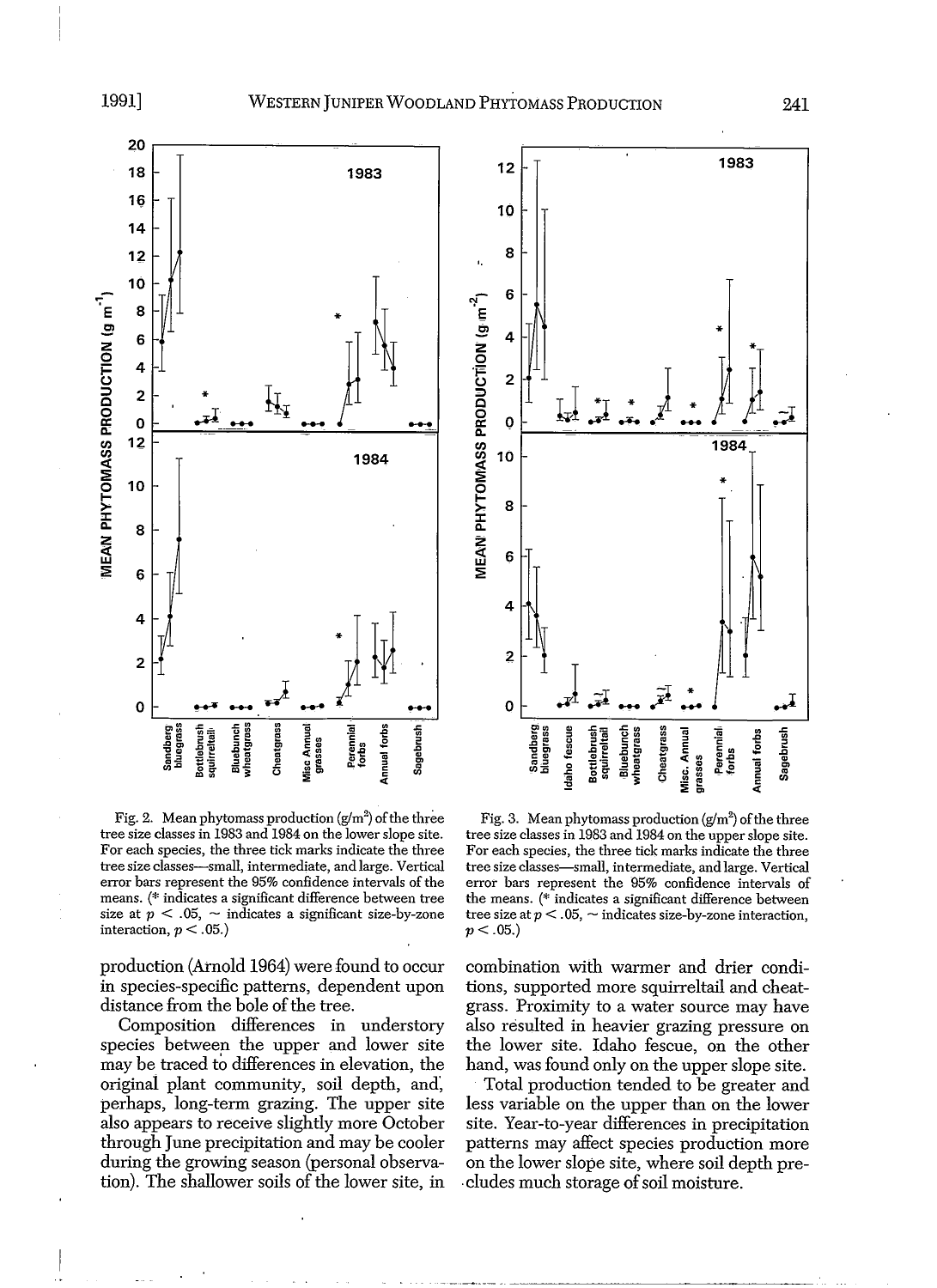



Fig. 4. Mean phytomass production  $(g/m^2)$  of the canopy and intercanopy zones in 1983 and 1984 on the lower slope site. Vertical error bars represent the 95% confidence intervals of the means. (\* indicates a significant difference between zones at  $p < 0.05$ , ~ indicates a significant zone-by-size interaction,  $p < .05$ .)

Spatial and tree size relationships observed in this study indicate the significant role microenvironments play in species distribution and production. As individual trees increase in size (or as western juniper communities progress from tree invasion to closed stands), they exert a greater influence on associated vegetation. Original community dominants appear to become spatially segregated beneath tree canopies of large trees, while less common species, such as cheatgrass, increase across the entire site.

Fig. 5. Mean phytomass production  $(g/m^2)$  of the canopy and intercanopy zones in 1983 and 1984 on the upper slope site. Vertical error bars represent the 95% confidence intervals of the means. (\* indicates a significant difference between zones at  $p < .05$ ,  $\sim$  indicates a significant zone-by-size interaction,  $p < .05$ .)

#### **ACKNOWLEDGMENTS**

We thank William C. Krueger, Richard F. Miller, Larry Larson, Eugene W. Schupp, and L. Katherine Kirkman for their helpful reviews of earlier versions of this manuscript. This is Technical Paper 8848 of the Oregon Agricultural Experiment Station. Preparation of this manuscript was supported by U.S. Department of Energy contract DE-AC09-76SROO-819 with the Savannah River Ecology Laboratory of the University of Georgia.